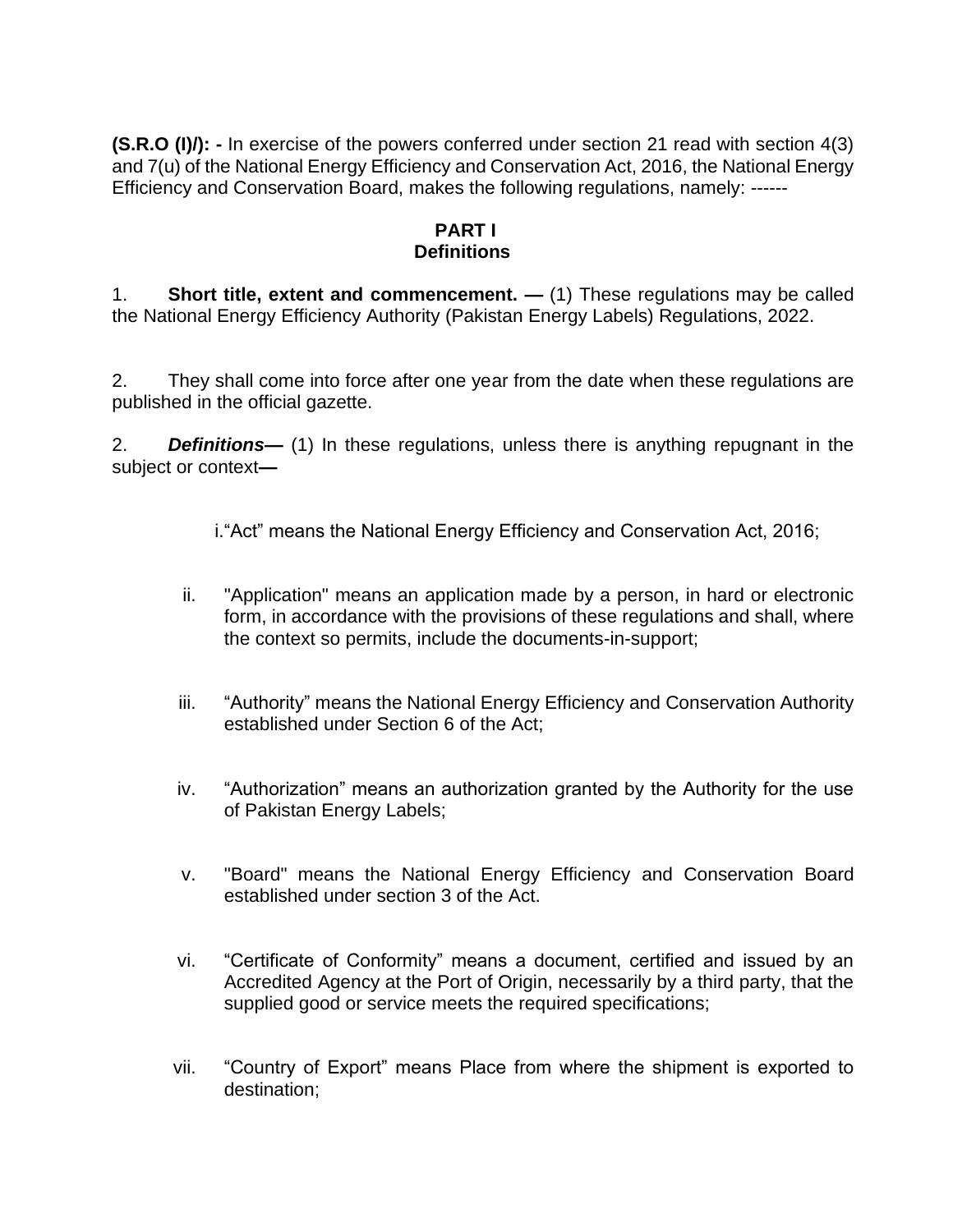- viii. 'Designated agency" means any agency designated as such by the Board or a Provincial Government;
- ix. "Designated Officer" means any person designated as such by the Authority from time to time to perform certain functions as per these Regulations;
- x. "Importer" means any person who is authorized to make import of any of the "products" as defined in these Regulations;
- xi. "LED" means LED Lights that are normally used in households & buildings for general lighting purposes and street lighting but shall not include the incandescent bulbs which are considered inefficient by the Authority and prohibited for manufacture and sale.
- xii. "Manufacturer" means any person who is involved in manufacturing or assembling of any of the products as defined in these Regulations;
- xiii. "Minimum Energy Performance Standards (MEPS)" means the minimum energy performance standards as adopted by PSQCA and approved by the Authority;
- xiv. "Model" means the model or range of one model for the products of one particular brand, to which a single set of test report is applicable and where each of the models has the same physical characteristics, energy consumption/efficiency and performance characteristics. The term 'model' is synonymous with 'family of models';
- xv. "Motor" means an electric motor as per details regarding definitions and product information as provided in Annexure-III to these Regulations;
- xvi. "Non-registered person" means any person, seller, manufacturer, assembler or importer of the product who is involved in selling of any of the product without getting it registered before the Authority in accordance with these Regulations;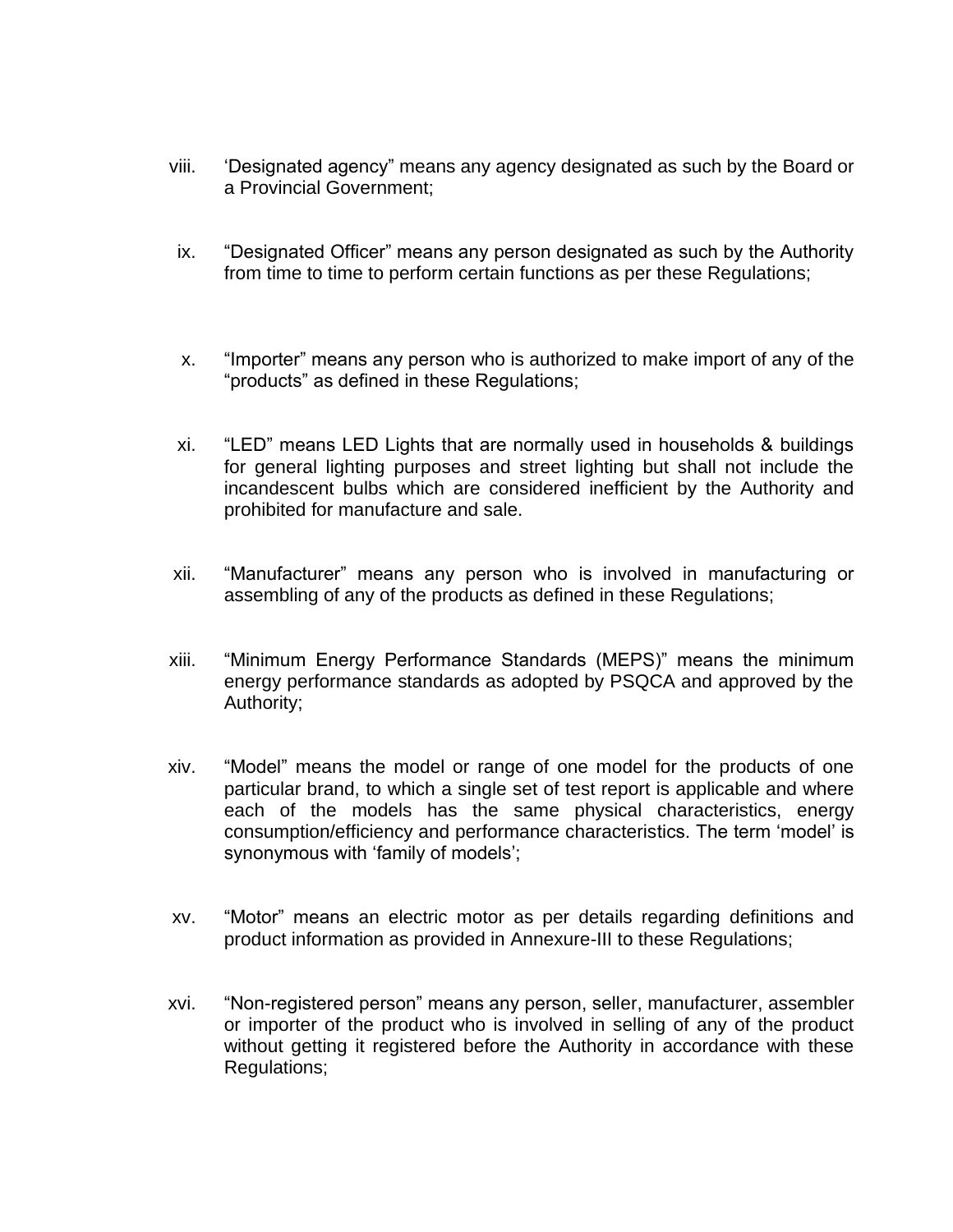- xvii. "Pakistan Energy Label" means a label issued by the Authority on the basis of the Star rating commonly known as Energy Star Rating prescribed by the PSQCA from time to time based on the inputs given by the Authority;
- xviii. "Person" shall include an association of persons, concern, company, firm or undertaking;
	- xix. "Port of Origin" means a place where a shipment actually originated (began its journey towards its destination);
	- xx. "Pre-Shipment Inspection Certificate" means a document, certified and issued by an Accredited Agency at the Port of Origin or Country of Export, necessarily be a third party, that provides inspection of contract goods prior to shipment so as to ascertain their quality, quantity and price;
	- xxi. "Product" means the "Room Air Conditioners", "Motors", "Fans", "House Hold Refrigerating Appliances" and "LED Lights" as defined by "PSQCA" in the respective standards from time to time;
	- xxii. "PSQCA" means the Pakistan Standards and Quality Control Authority or such other body as may be notified for the purpose by the Government of Pakistan;
- xxiii. "Registered Person" means any person, seller, manufacturer, assembler or importer of any product who is registered in accordance with these Regulations;
- xxiv. "Seller" means a person who sells the product to any person within Pakistan whether directly, indirectly or through some online process;
- xxv. "Type Test Certificate" means a document, certified and issued by an Accredited Laboratory, that can be located either at the Country of Origin or anywhere else, that provides the verification of all the rated characteristics of the equipment as assigned by the manufacturer, by means of the performance of all type tests specified by the international standards;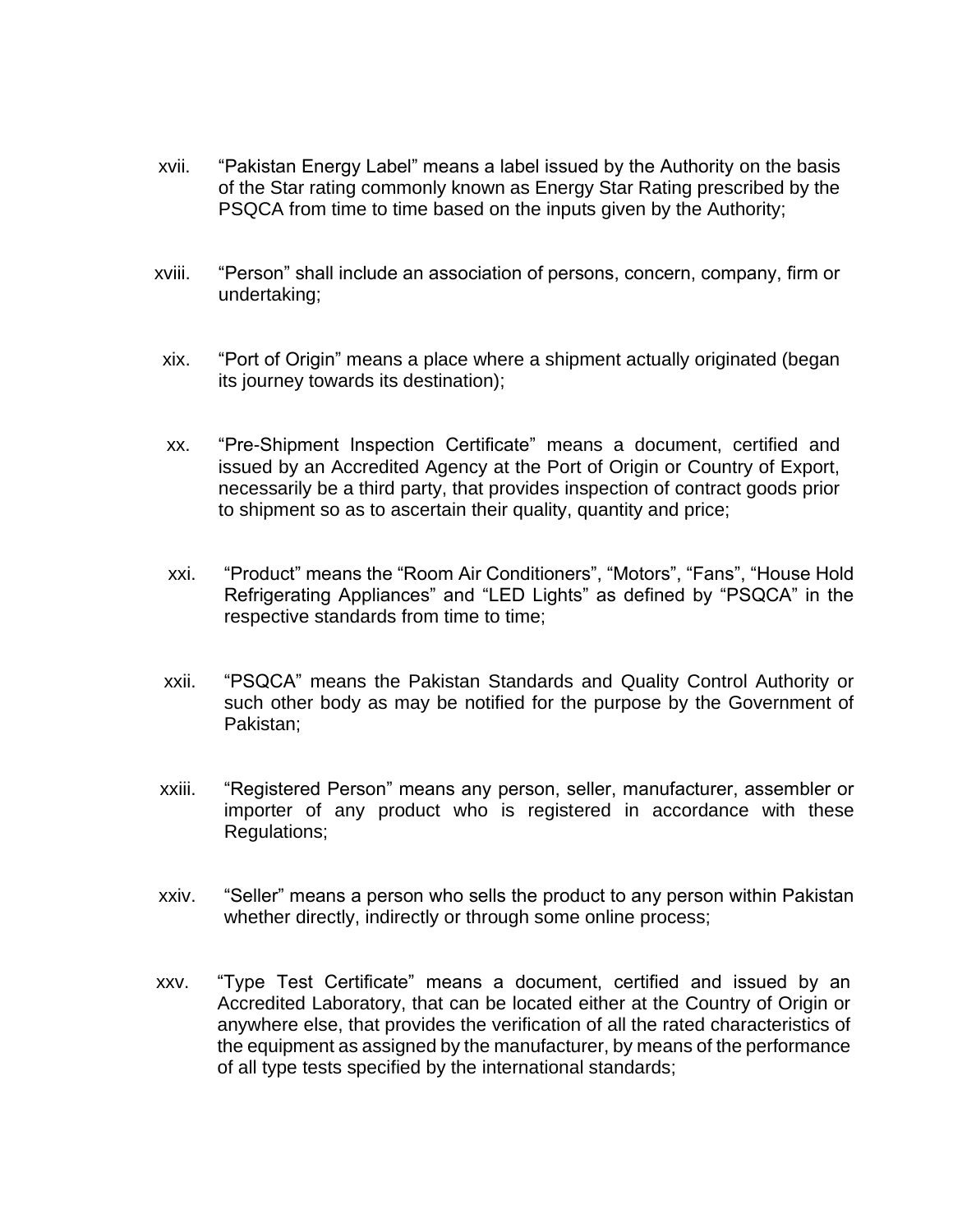xxvi. "Voluntary labeling scheme" means a scheme introduced by the Authority in the year 2016 for "electrical fans" only;

(2) Words and expressions used*,* but not defined in these regulations*,* shall have the same meaning as in the Act or any other enabling rules & regulations.

#### **PART II**

## **GRANT OF AUTHORIZATION/REGISTRATION**

3 (1) No person, manufacturer, assembler or importer shall manufacturer, assemble, sell or import any product, i.e., "Room Air Conditioners", "Motors" 'Fans", "House Hold Refrigerating Appliances" and "LED Lights" which is not energy efficient.

(2) In order to ensure that only energy efficient products are sold in the market, all sellers, manufacturers, assemblers and importers of any of the product as defined in these regulations shall be required to use the "Pakistan Energy Label" on the products as specified under these Regulations.

(3) For getting the "Pakistan Energy Label", all sellers, manufacturers, assemblers and importers of any of the product as defined in these regulations shall have to get themselves registered with the Authority in a manner hereinafter prescribed in these Regulations.

4. **Application for Grant of Registration/Authorization.** (1) For getting registration/authorization, an application shall be filed before the Authority by the manufacturers, assemblers or importers through electronic or hard form as per format provided in the Schedule-I of these Regulations. Provided that, in addition to the information as prescribed in Schedule-I.

(2) The Authority may call for any other information which is considered just and appropriate for the registration of the product.

3. The Application shall be submitted along with such fees as prescribed in the Schedule-II to these Regulations.

4. The applicant shall also furnish a bank guarantee equivalent to an amount as determined by the Authority from time to time.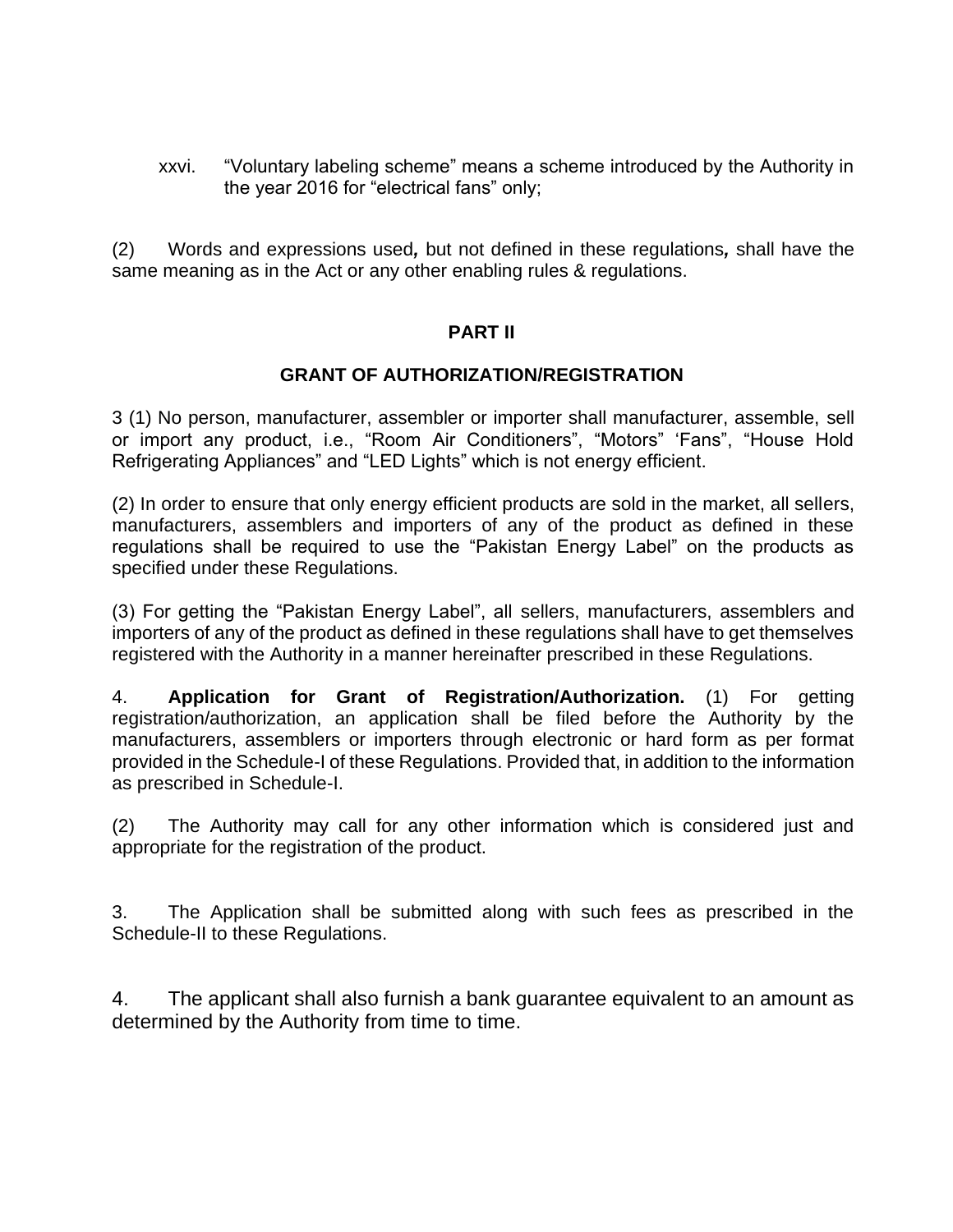**5.** For registration of the product, it will be necessary that the product shall meet the minimum energy performance standards as prescribed and registered by the PSQCA.

**6.** The application form shall be duly filled and should be accompanied with Energy Efficiency test results, list of retailers/dealers with their contact details and addresses for the labelled products in different cities and other supporting documents as mentioned in the application form.

**7.** The application should also be accompanied with test reports as per procedure specified by the Authority from time to time after approval from the Board.

**8.** The applicant shall be solely responsible for ensuring the accuracy of the information displayed on the label and use of label only for labeled products/models.

9. The products sought to be registered shall conform to all the requirements of the Standard as defined by PSQCA or specified by the Authority from time to time.

10. The applicant will submit test report issued by an accredited laboratory or lab(s) enlisted by the Authority for the particular model(s) of the product for which registration is sought. The Authority may also issue guidelines for those laboratories or labs for enlistment with the Authority from time to time.

11. The application and other information so provided by the applicant will be reviewed by the relevant Department of the Authority to ensure its compliance with the requirements under these regulations and the Energy Performance/Star Rating Classification specified by the PSQCA from time to time.

12. In case there are changes in the energy efficiency parameters of the product or any other information on the label that will be considered as a new product, then a fresh application shall be submitted and it will be processed accordingly.

13.The liability of Applicant for the authenticity of label will continue till those labeled products are available in the market. This will apply even if applicant withdraws from the product registration.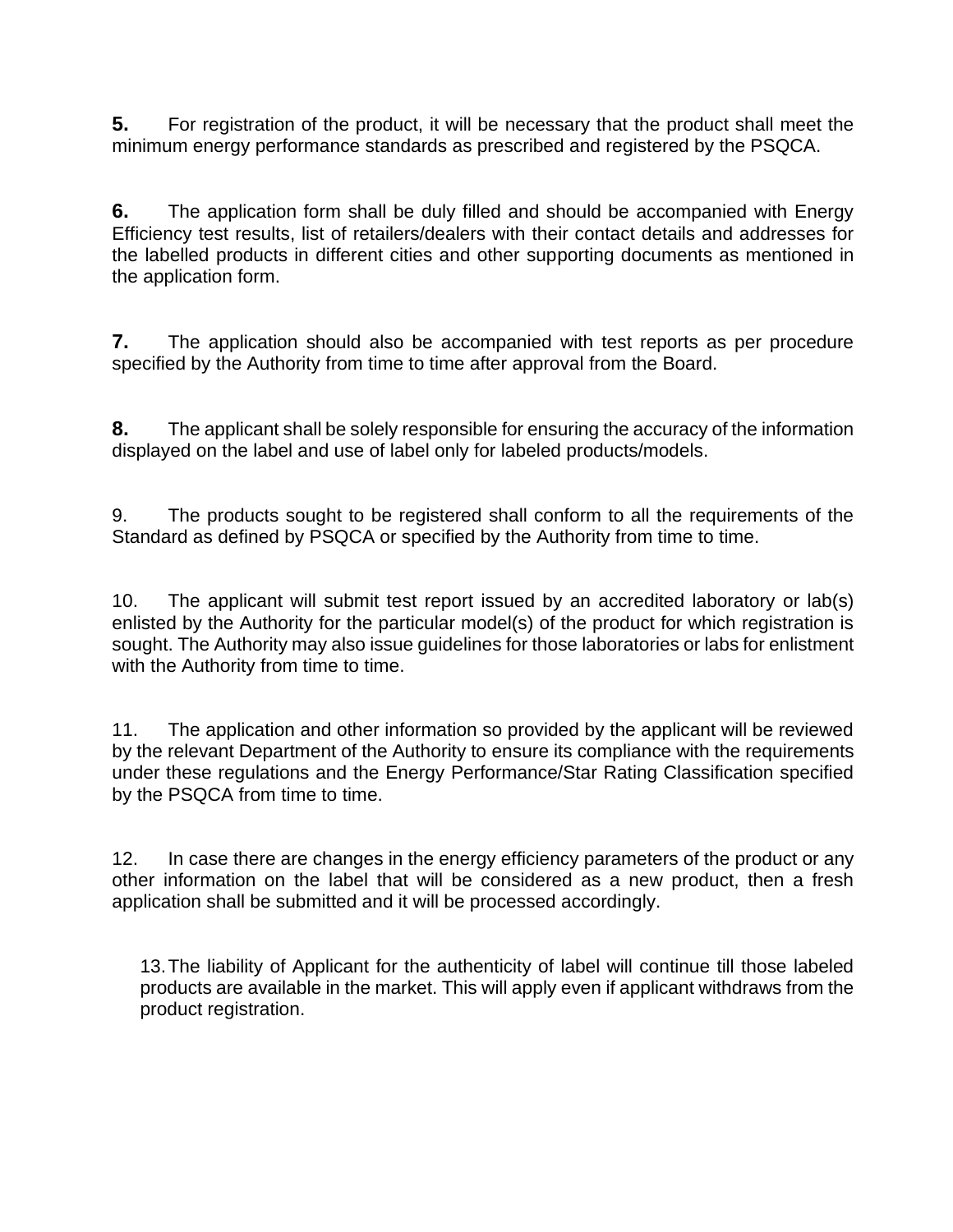14. The validity of the registration shall be for one year (from the date of registration) and thereafter, the applicant will be required to get the registration re-issued in a manner provided herein for new registration.

15. The importers/vendors should place orders to their respective suppliers/manufacturers for import of products as Completely Built Unit (CBU) in compliance with the PSQCA adopted standards and this regulation.

16. The pre-shipment inspection certificate is to be issued by an Accredited Agency in the country of origin or exporting country operating in accordance with the requirements of ISO/IEC 17020, General criteria for the operation of bodies performing inspection. For avoidance for doubt, it is clarified that if the inspection body is not in the list of Accreditation Body, then its certificate would not be accepted/entertained. The importers/vendors would be required to keep them updated about the accreditation status of the inspection body through the website of PNAC as explained above.

17. After clearance, the importers/y endors will be allowed to import the consignment and sell it in the local market as per their commitments/contracts/work orders and in compliance with the provisions of this regulation.

18. The decision of the Authority regarding approval/rejection of the Registration/authorization shall be communicated to the applicant within 15 working days after the approval/ rejection by the Authority and a Registration certificate shall be issued accordingly for the respective model(s). In case of rejection, reasons for such rejection shall also be communicated to the applicant.

**5. Design & Specifications of Pakistan Energy Label**. (1) The, design and related information regarding "Pakistan Energy Label" shall be as per format to be notified by the Authority after approval from the Board.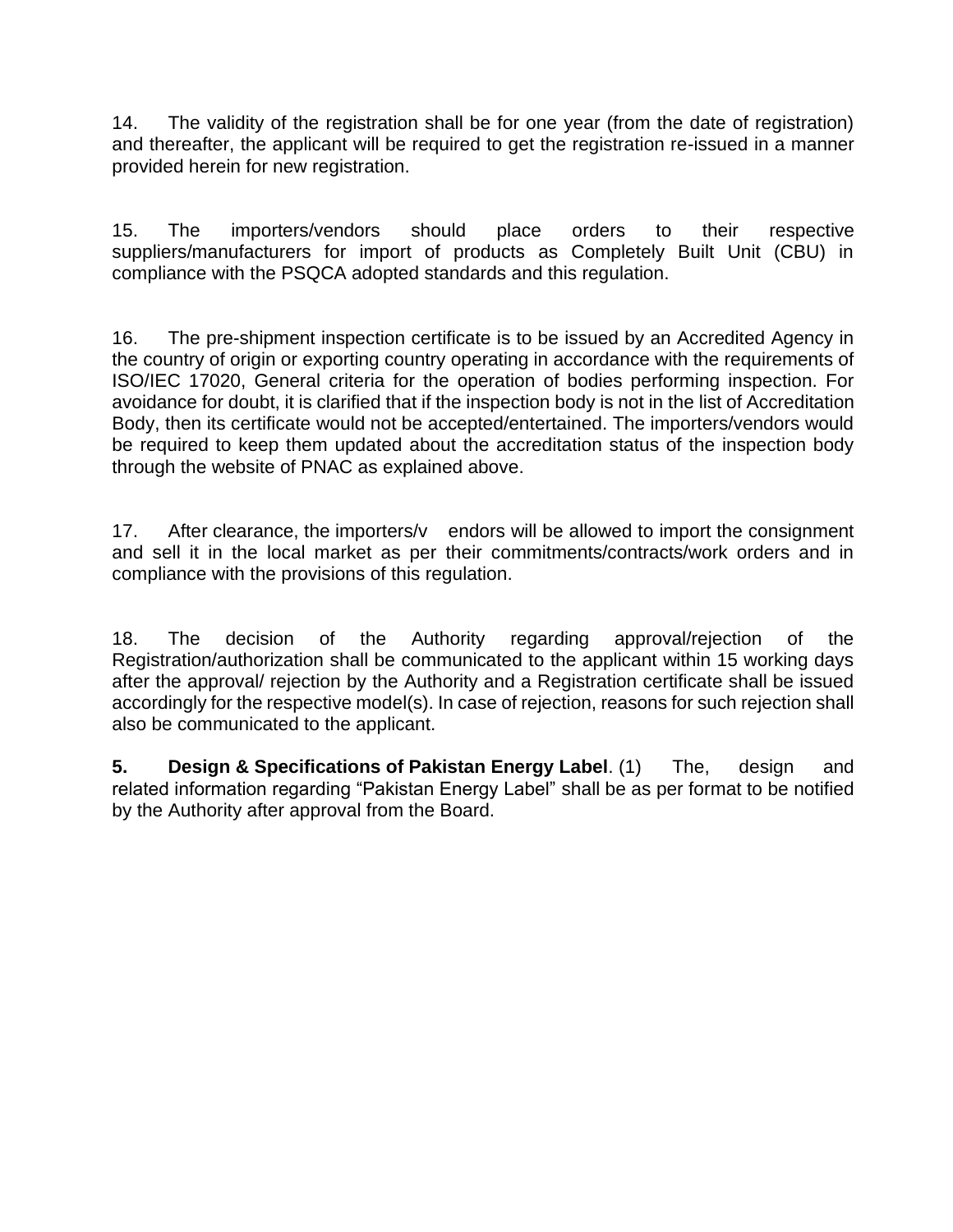#### **PART III Monitoring**

6. (1) For the purposes of Monitoring, the Authority may seek information regarding all the registered products including the details of production, assembling, import and sales of the product registered before the Authority.

(2) The Authority shall carry out market surveillance periodically to confirm the registered products in the shop, brochure or internet site, which carry the label that are registered with the Authority. All the registered applicants shall submit to the Authority a report as and when required by the Authority regarding production, assembling and import of the registered products.

(3) The Authority shall also carry out market surveillance from time to time to ensure that no product is sold in the market which is not registered with it in accordance with the provisions of these Regulations.

(4) The Authority may from time to time either through its designated professionals or third party firm or any designated agency carry out random monitoring to ensure that no person is involved in sale of the products without getting it registered with the Authority and to verify the compliance in using the "Pakistan Energy Labels" on the registered products by the manufacturers, assemblers or importers.

(5) The following may be the considerations for the verification/monitoring:-

i.No product is sold in the market without the "Pakistan Energy Label" ii.The label being used is in accordance with the pattern/design as approved by the Authority. iii.Validity of authorization of label users iv.Label contents v.Manner of display of label

vi.Verification test

(6) The testing required for verification will be got conducted through an accredited lab or lab(s) enlisted by the Authority for this purpose at the expense of the manufacturer, assembler or importer.

(7) For any random verification, the Authority will carry out risk based sampling in the market and shall buy models from the market for verification test at the expense of the manufacturer, assembler or importer. The frequency of these tests will be determined by Authority from time to time. At least one sample of the registered equipment or appliance shall be picked from the distributors/retailers by the Monitoring team. If the registered equipment or appliance model fails to pass the verification test, the applicant may request for a second check testing of the model at its expense.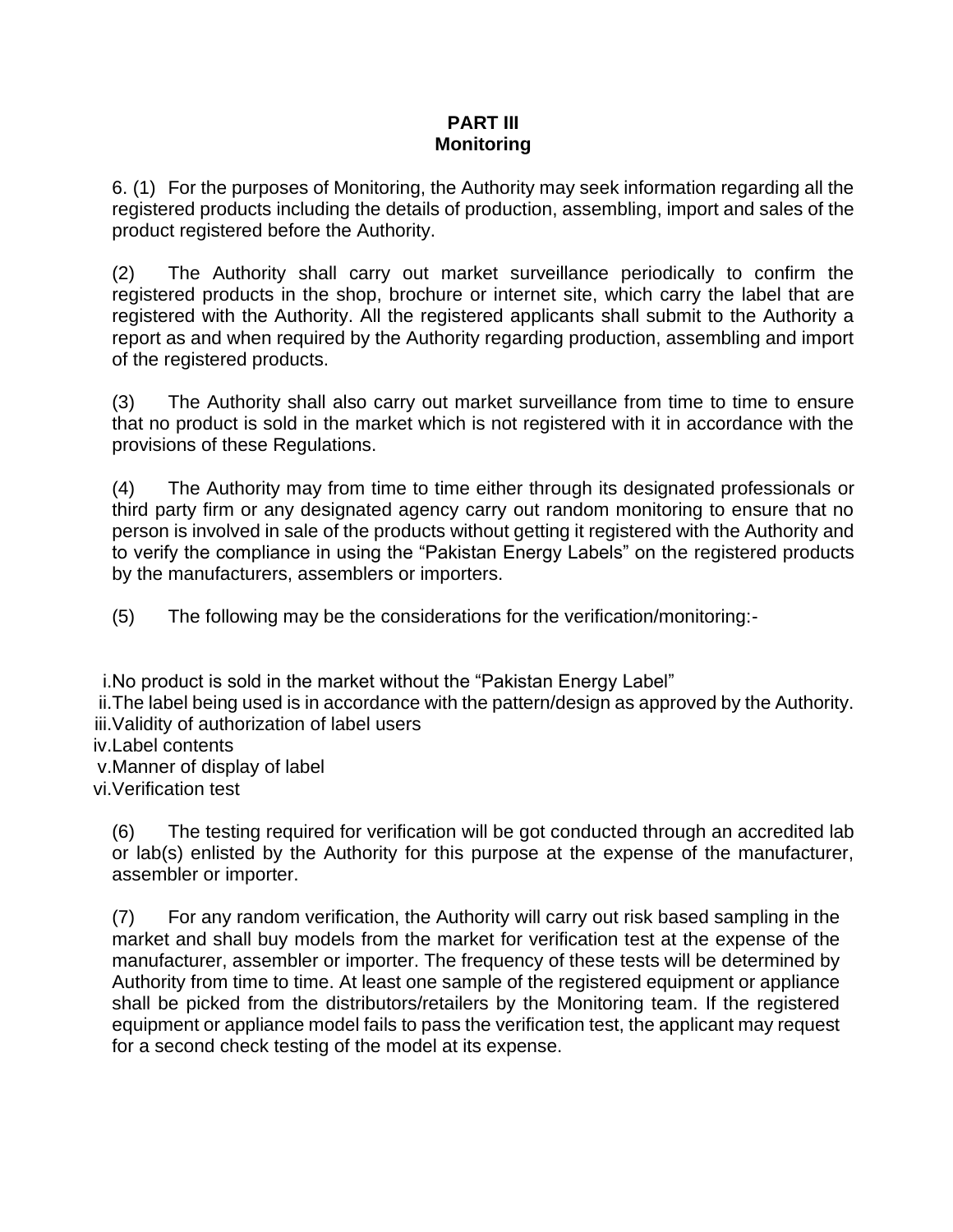(8) In case of the second verification test, the Authority shall buy three (3) samples of the same model randomly from the market and test the samples at the expense of the manufacturer, assembler or importer. The Authority will inform the applicants about the date of second check testing.

(9) The manufacturer, assembler, seller or importer shall be responsible for providing due assistance to the Authority's monitoring team. After the test, collection of the sample shall be the responsibility of the said manufacturer, assembler, seller or importer as the case may be.

(10) In case, during the course of monitoring, any contravention of the provisions of the Act or other rules and regulations is observed, further action into the matter shall be taken in accordance with the provisions of Part IV of these Regulations.

## **PART IV Cancellation of Registration & Permission to Use Label /Penalties**

**7. Procedure for Registered Persons** (1) In case, any product is sold where a label other than the one as is approved/specified by the Authority is used; or it is not in conformity to the approved pattern/design, or the use of label is not as per the approval of the Authority, or the label is found misleading for the consumers or the energy consumption by any of the labeled product is violative of the notified standards, the Authority shall within fifteen days of coming to know of the violation, cause the Designated Officer to seek an explanation from such person who is involved in any such violation.

(2) The Designated Officer shall issue an explanation to said person to either admit or deny the occurrence of the violation within a period of fifteen days from the receipt of the explanation.

(3) Upon receipt of the explanation, the Authority shall examine the same and shall, if so requested, allow the said person an opportunity of being heard in person or through an authorized representative.

(4) If the Authority accepts the explanation, it shall record the reasons for acceptance and shall order the matter closed.

(5) In case the person to whom the explanation was issued failed to file the explanation within given time or the explanation so given was rejected by the Authority, the Authority shall record the reasons for rejection of the response and shall in the first instance, issue directions to the said person to remedy the violation and to take such measures thereof as deemed just and appropriate by the Authority within such period as may be prescribed by the Authority.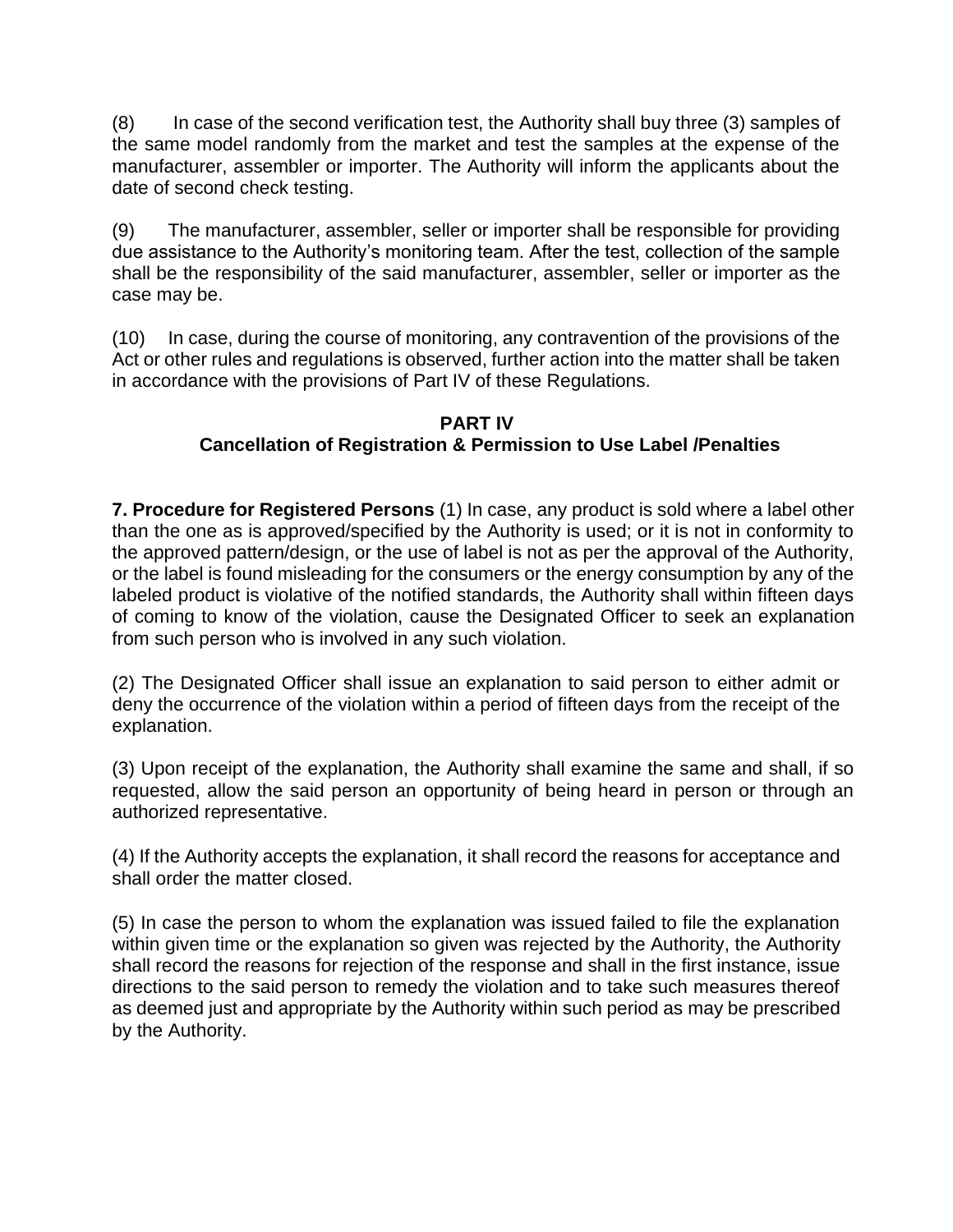(6) In case such person fails to take any remedial measures as per sub clause (5) the Authority will issue an order for suspension of the registration of the product in question and also from making sales of the same in the market.

(7) If said person is again found to be in contravention as per sub-clause (1), it shall be subject to a fine as determined by the Board in Annexure-IV to these Regulations.

(8) If the violation still continues, the Authority shall pass an order of cancellation of the registration of the product. Beside the cancellation of registration, the Authority may also direct for withdrawal of all the stocks from the market immediately.

**8. Procedure for non-registered persons** (1) If it came to the notice of the Authority that any product is being sold without having a label and without getting the same registered before the Authority in accordance with these regulations, it may in the first instance, cause an inquiry to be conducted either through its designated officer or through any of the designated agencies.

(2) If through inquiry, the fact of sale of any product without registration is confirmed the Authority shall issue an order directing such person to get it registered within such period as may be specified in such order and also to refrain from sale of any of the products and the Authority may also refer the matter to the concerned designated agency for taking further action in coordination with local authorities for seizure of the un-registered products and also for getting the premises sealed where such products were stored or placed.

(3) Beside taking action as per sub clause (2), the Authority may also pass an order for imposition of fine for an amount as determined by the Board and provided in Annexure-IV to these Regulations.

**9. Cancellation of Permission to Use/Affix Label** (1) The permission to use/affix a label on the registered product shall be cancelled by the Authority in any of the following situations:

- i.Expiry of validity period of permission to use/affix the label;
- ii.If registered model is not produced within 6 months from date of approval of registration for the respective model, except for custom build products;
- iii.Non-compliance in manner of display of the label as specified in the respective schedule/regulation;
- iv.Non receipt of action taken report from the applicant on failure of sample in second check testing;
- v.Inadequate measures taken towards correcting the discrepancies or time taken is more than the prescribed period;
- vi.Any contravention of the provisions of the Act considered serious in nature, for example non-settlement of financial dues, non-settlement of complaints, affixing the labels on the types/varieties of products not included in the scope of the registration etc.;
- vii.Non-compliance to the requirements in case the schedule/regulation/ statutory order is amended/revised and
- viii.Any other case of non-compliance with regulation/schedule of respective products.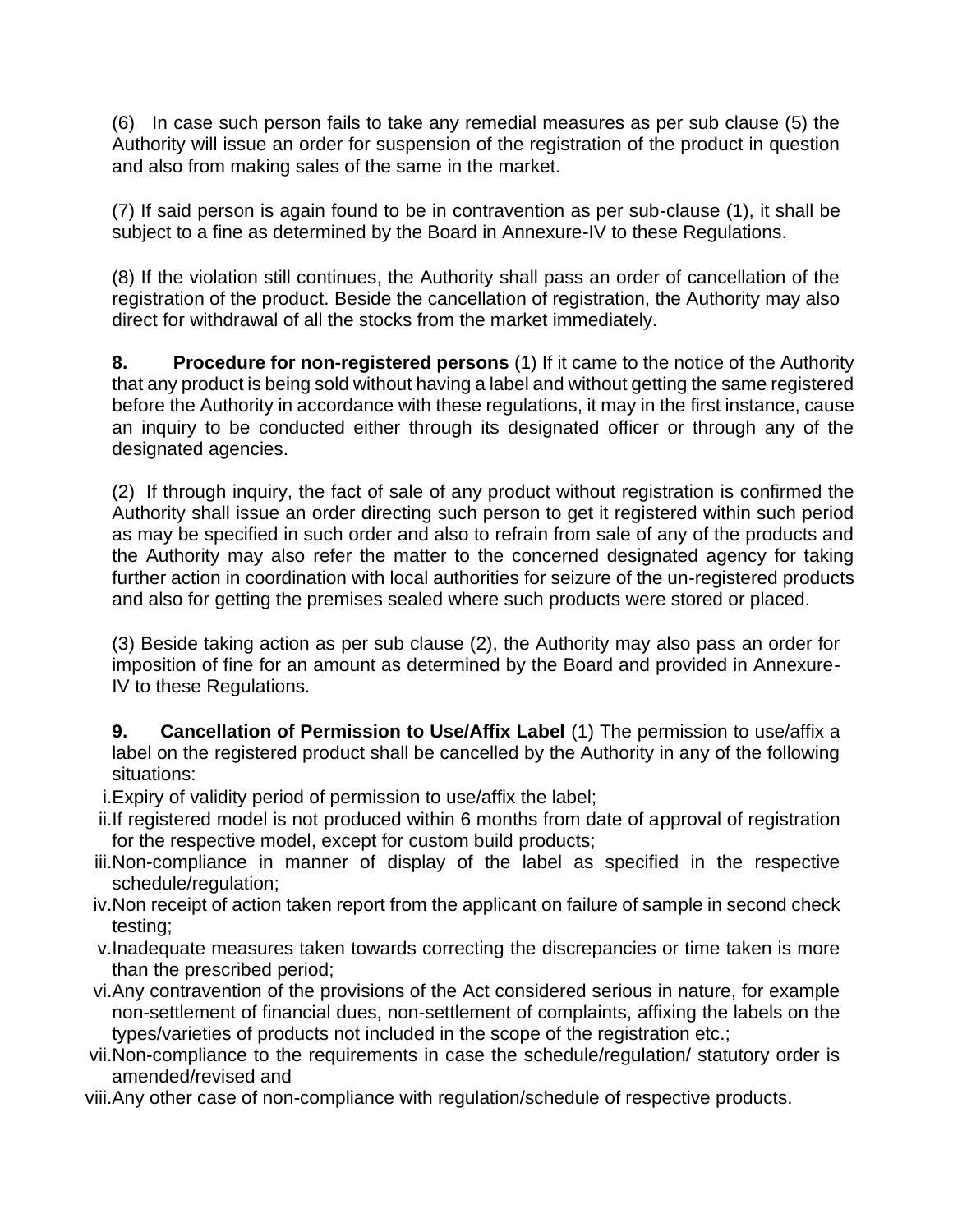(2) In the event of cancellation of registration by the Authority, the security deposit shall be forfeited.

**10. Submission of fresh application on cancellation of registration (1)** Fresh applications may be considered for cancelled or non-renewed registration once corrective measures have been taken by the applicant. Such applications shall be processed following the same procedure as for a new application. The applicant must also provide an undertaking with the evidence of measures taken towards correcting the discrepancies.

(2) However, fresh applications will not be considered for cancelled or non-renewed registration for reasons (iii-viii) specified in sub-regulation 9(1).

**11. Withdrawal of Registration by the Applicant (1)** An applicant may wish to discontinue the registration due to any of the following reasons:

- i.Inability to meet the requirements of any revision in the rating plan;
- ii.Change in product design of registered appliance;

iii.Discontinue with the business;

iv.Any unforeseen circumstances, namely strike, lock out, etc

**(2)** The request for withdrawal of registration to affix the label shall follow the following process:

- i.Applicant shall inform the Authority of its intention to withdraw through written communication;
- ii.Applicant shall identify the models to be withdrawn through the product registration system database
- iii.Authority shall review the financial dues of the applicant regarding any outstanding amount;
- iv.Authority shall ensure that the request for withdrawal is not made within 15 months from the date of registration of the model except for custom build products;
- v.After reviewing the request, the Authority shall take necessary action to approve/reject the request for withdrawal of application and communicate to the applicant the product registration system.

**(3**) However, the applicant shall not be allowed to withdraw registration in case the request is made:

- i.Within 15 months from the date of registration of the model except for custom build products;
- ii.Not submitted the financial dues for the period for which the model was registered. The applicant shall be refunded bank guarantee on withdrawal of registration subject to the approval of the competent authority or withdrawal/revision of schedule/regulation of respective product by the Authority.

12 **Suspension of registration at the request of applicant** (1) The Authority may temporarily suspend the registration at the request of the applicant under the circumstances that the operation(s) at its premises are discontinued due to: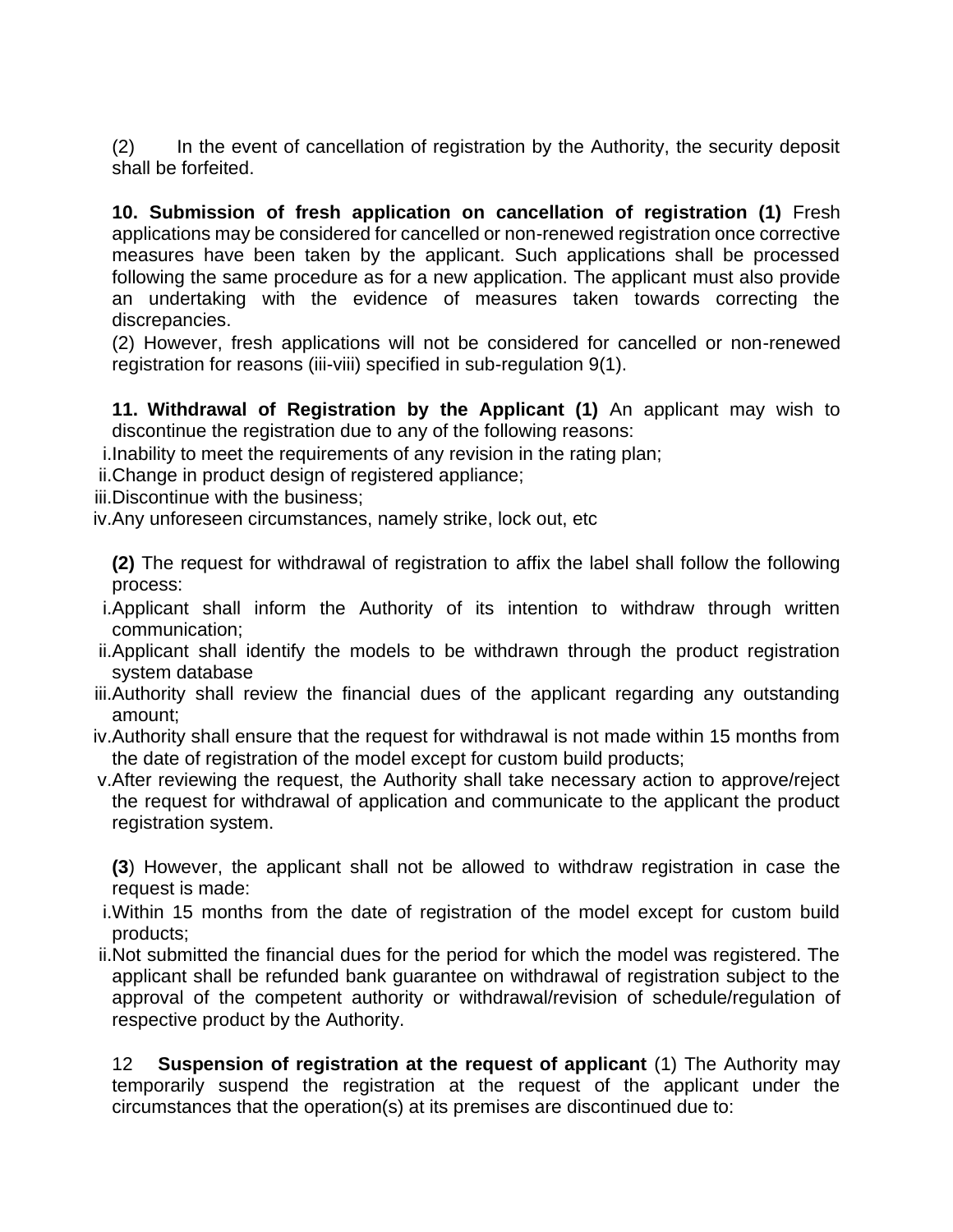i.Natural calamities such as flood, fire, earthquake etc.;

ii.A lock out declared by the applicant management;

iii.Closure of operations directed by a competent court or statutory authority and

iv.Any other circumstances beyond the control of applicant.

(2) Suspension of registration under these circumstances shall not be for more than 6 months. However, in the case of situation (i) above, suspension period may extend for another 6 months. The suspension shall be revoked by the Authority upon receipt of declaration from the applicant that the operation(s) have restarted supported by suitable documentary evidence.

#### **PART V COMPLAINTS**

13 (1) Any person/consumer of any product may lodge a complaint before the Authority, if the product is not in conformity with the approved specifications/standards or it does not bear the requisite label thereon or it is not registered before the Authority in accordance with the provisions of these Regulations.

(2) Upon receipt of the complaint, the Authority may cause the Designated Officer for issuing an explanation to the seller, manufacturer, assembler or importer of the product to show cause within 15 days as to why further action in terms of the provisions of Part IV of these regulations may not be taken.

(3) An opportunity of hearing may also be provided by the Designated Officer to the parties.

(4) In case, the explanation so given is not considered satisfactory or in case no response to the explanation is given within the stipulated time, the Designated Officer may make recommendations as to the decision of the complaint and may recommend to the Authority either for dismissal of the complaint or for taking further action in terms of the Part IV of these regulations.

(5) If the complaint so filed is against a non-registered person, then the procedure provided in regulation 8 shall be followed.

(6) The decision upon such complaint shall be given by the Authority within 60 days of the lodging of the complaint.

(7) Any person aggrieved with the decision of Authority may file an appeal before the Energy Conservation Tribunal in accordance with the provisions of the Act.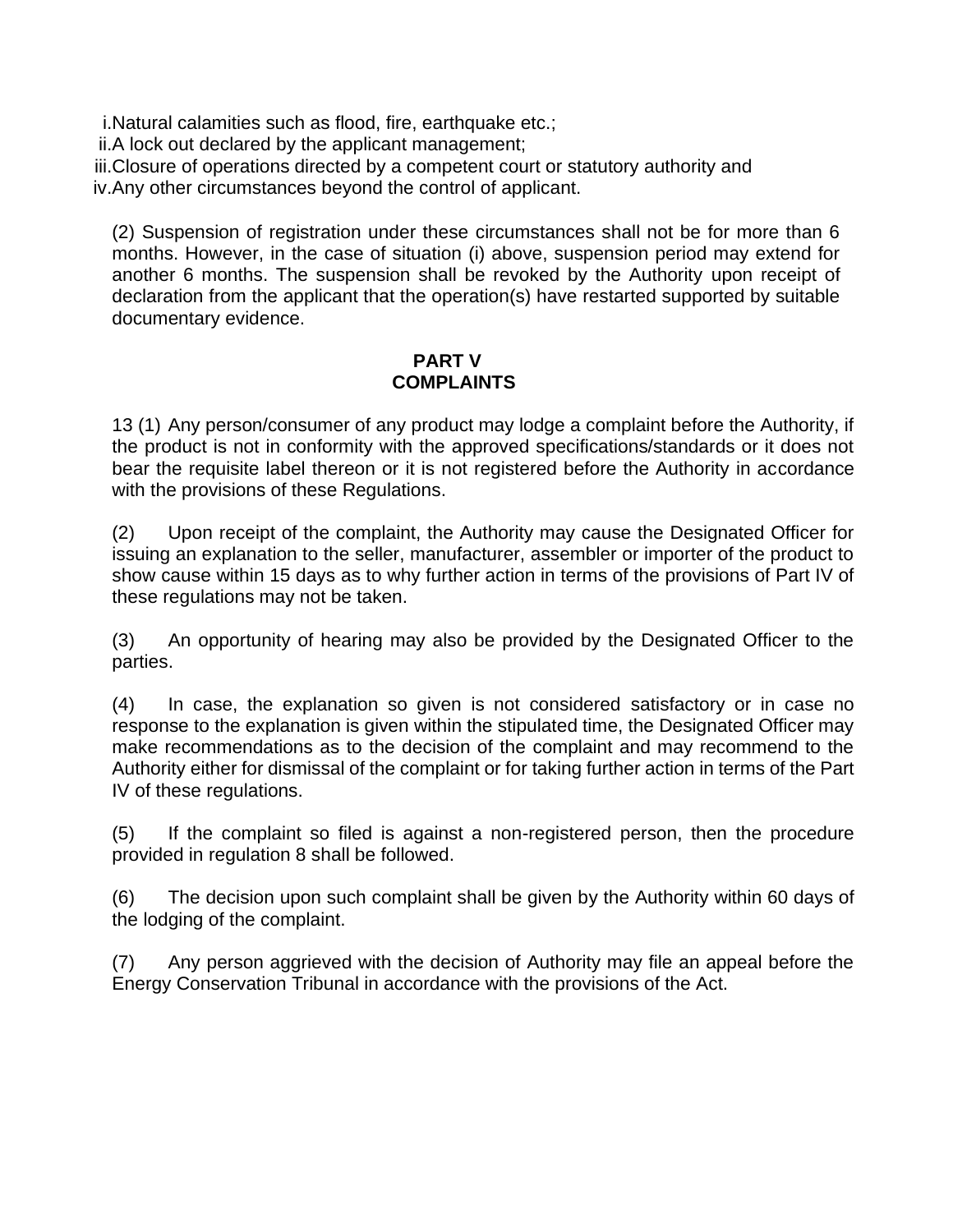#### **PART VI SAVINGS**

**14. Savings** (1) The persons who have already participated in the voluntary labeling scheme shall be deemed to be registered for a period of one year from the date of notification of these regulations and thereafter, they need to get registration of their products in the forms and manner hereinabove provided in these regulations.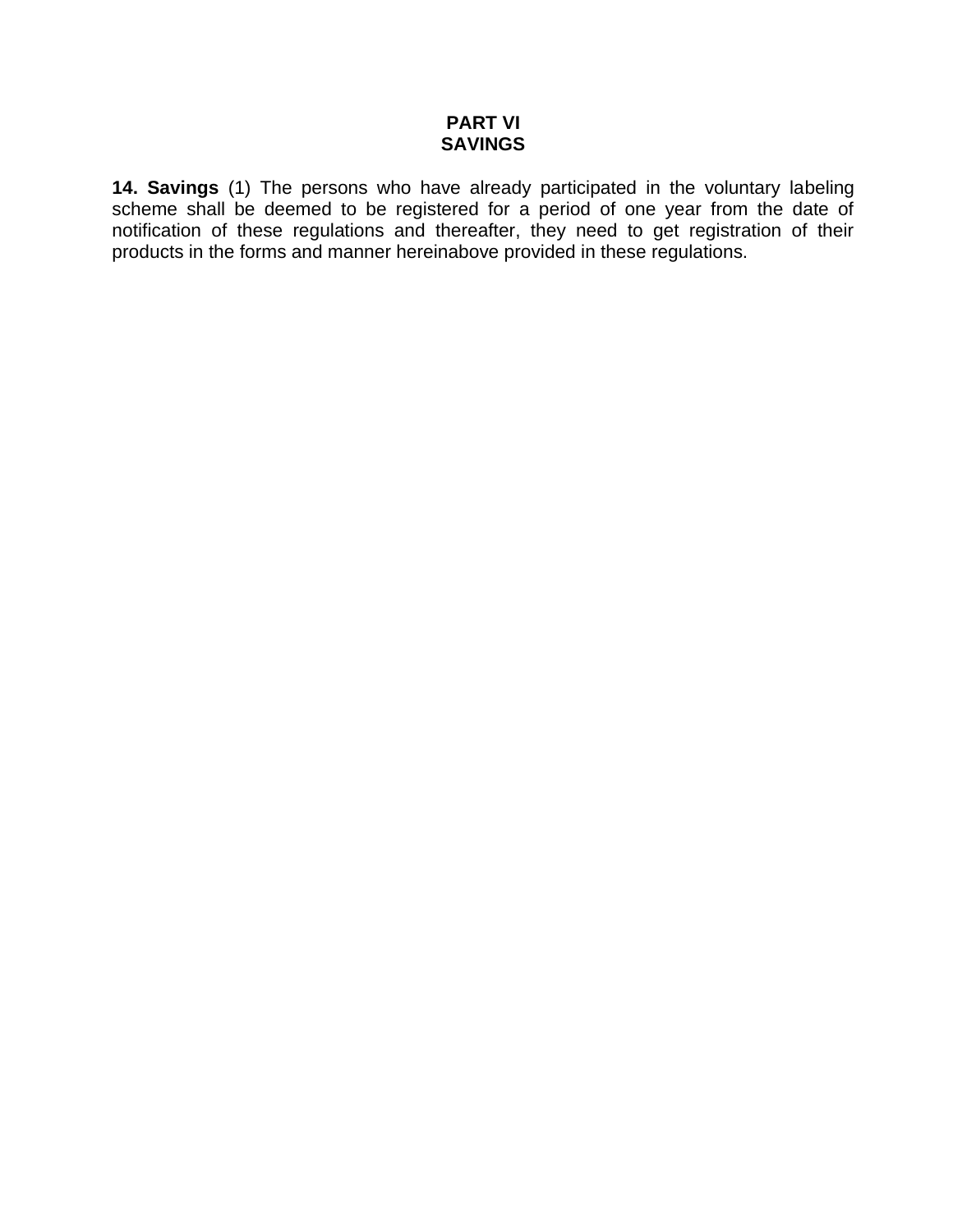



**Schedule- I**

**Pakistan Energy Labeling Scheme Registration Form for Grant of Authorization to use "Pakistan Energy Label"**

 **To be filled in by the applicant**

**\_\_\_\_\_\_\_\_\_\_\_\_\_\_\_\_\_\_\_\_\_\_\_\_\_\_\_\_\_\_\_\_\_\_\_\_\_\_\_\_\_\_\_\_\_\_\_\_\_\_**

- **1. Applicant information**
- **a. Name of Company/Firm:**
- **b. Address: \_\_\_\_**
- **c. Location of Factory/Plant:**
- **d. Telephone:**

**Factory:**

**Office:** 

**e. Name of Company Managing Director/Director of the factory/firm:** 

**\_\_\_\_\_\_\_\_\_\_\_\_\_\_\_\_\_\_\_\_\_\_\_\_\_\_\_\_\_\_\_\_\_\_\_\_\_\_\_\_\_\_\_\_\_\_\_\_\_\_\_\_\_\_\_\_\_\_\_\_\_\_\_**

**\_\_\_\_\_\_\_\_\_\_\_\_\_\_\_\_\_\_\_\_\_\_\_\_\_\_\_\_\_\_\_\_\_\_\_\_\_\_\_\_\_\_\_\_\_\_\_\_\_\_\_\_\_\_\_\_\_\_\_\_\_\_**

**f. Name of Contact Person:** 

**Phone #: \_\_\_\_\_\_\_\_\_\_\_\_\_\_\_\_\_\_**

**\_\_\_\_\_\_\_\_\_\_\_\_\_\_\_\_\_\_\_\_\_\_\_\_\_\_\_**

**Mobile#: \_\_\_\_\_\_\_\_\_\_\_\_\_\_\_\_\_\_**

**E-mail: \_\_\_\_\_\_\_\_\_\_\_\_\_\_\_\_\_\_\_\_**

- **2. Company/Firm Sale Tax Number: \_\_\_\_\_\_\_\_\_\_\_\_\_\_\_\_\_\_**
- **3. Company/Firm National Taxpayer Number: \_\_\_\_\_\_\_\_\_\_\_\_\_\_\_\_\_\_**
- **4. Whether the Company/firm is registered with the local Chamber of Commerce and Industry? If YES then fill the following;**

**Registration #: \_\_\_\_\_\_\_\_\_\_\_\_\_\_\_\_\_\_\_\_\_\_\_\_\_\_\_\_\_\_\_\_\_\_\_ Year: \_\_\_\_\_\_\_\_\_\_\_\_\_\_\_\_\_\_\_\_\_\_\_\_\_\_\_\_\_\_\_\_\_\_\_\_\_\_\_\_\_\_\_**

**\_\_\_\_\_\_\_\_\_\_\_\_\_\_\_\_\_\_\_\_\_\_\_\_\_\_\_\_\_\_\_\_\_\_\_\_\_\_\_\_\_\_\_\_\_\_\_\_\_\_\_\_\_**

**5. Whether a member of any Association? YES** ☐ **NO** ☐ **If YES: Name: \_\_\_\_\_\_\_\_\_\_\_\_\_\_\_\_\_\_\_\_\_\_\_\_\_\_\_\_\_\_\_\_\_\_\_\_\_\_\_\_**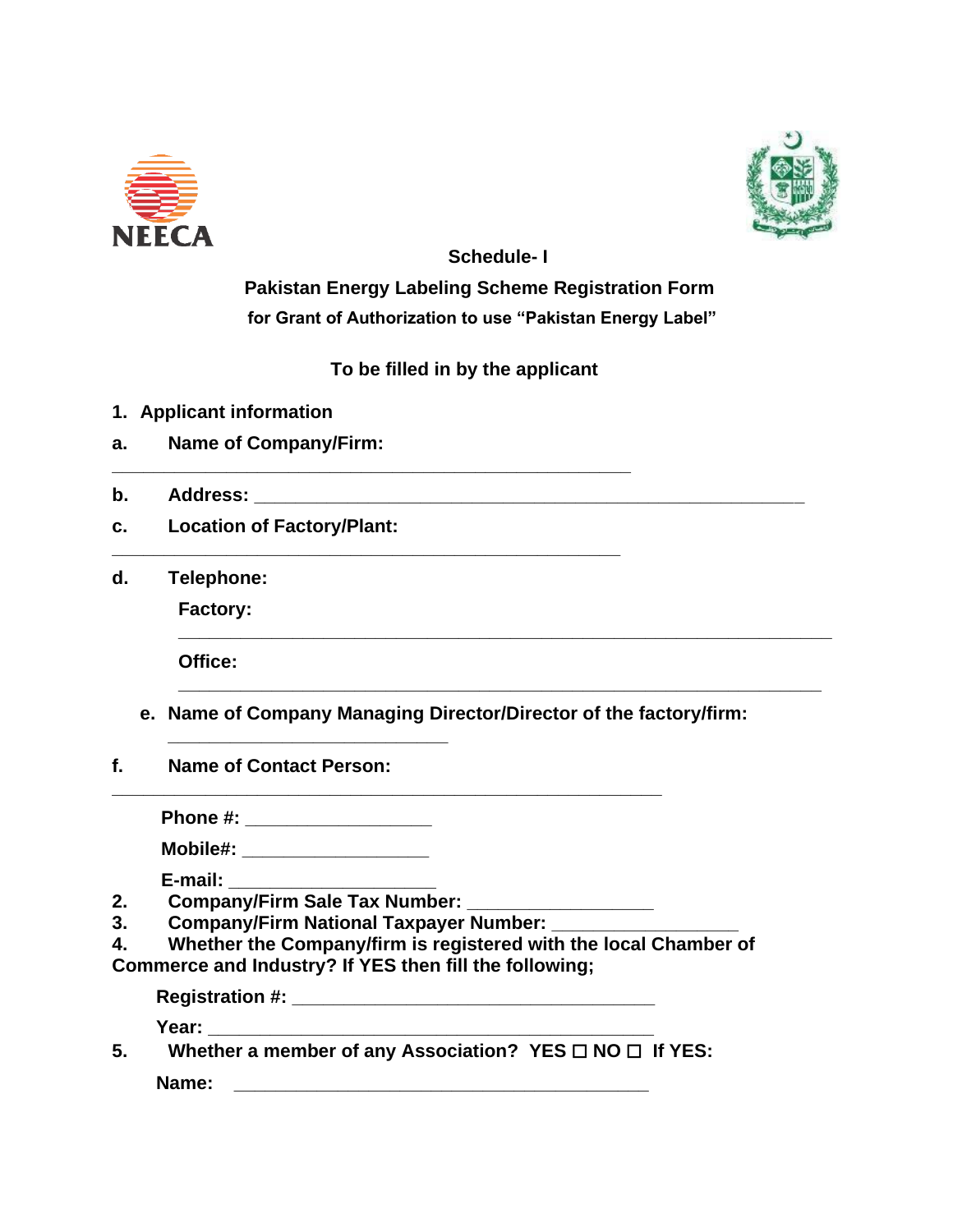|                    | Membership No: ________________________________                                                               |        |                                                                                                                                                       |        |  |  |  |
|--------------------|---------------------------------------------------------------------------------------------------------------|--------|-------------------------------------------------------------------------------------------------------------------------------------------------------|--------|--|--|--|
|                    |                                                                                                               |        |                                                                                                                                                       |        |  |  |  |
| 6.                 | Whether you have sales/distributors/retailers' network for the specific<br>product? (Tick the applicable box) |        |                                                                                                                                                       |        |  |  |  |
|                    | <b>Throughout Pakistan</b>                                                                                    | $\Box$ | <b>Khyber Pakhton Khuwa</b>                                                                                                                           | $\Box$ |  |  |  |
|                    | Punjab $\Box$<br><b>Sindh</b>                                                                                 |        |                                                                                                                                                       |        |  |  |  |
|                    | Azad Jamu & Kashmir<br><b>Gilgit Baltistan</b><br>$\Box$                                                      | $\Box$ | <b>Baluchistan</b>                                                                                                                                    | □      |  |  |  |
| 7.                 | Detailed information of the product for which labeling is required:                                           |        |                                                                                                                                                       |        |  |  |  |
| a.                 | Brand Name: ________________________                                                                          |        |                                                                                                                                                       |        |  |  |  |
| b.                 |                                                                                                               |        |                                                                                                                                                       |        |  |  |  |
| c.<br>year:        | Date of Manufacturer, assembling or Imported                                                                  |        |                                                                                                                                                       |        |  |  |  |
| d.                 | If Imported, Origin of the Country of the product: _____________________________                              |        |                                                                                                                                                       |        |  |  |  |
| e.                 | Color (specify all the available colors):                                                                     |        |                                                                                                                                                       |        |  |  |  |
| f.                 | <b>Authority (PSQCA)</b><br>$YES \Box$ NO $\Box$ If YES: Specify the                                          |        | Is the product granted PS Mark by Pakistan Standards & Quality Control                                                                                |        |  |  |  |
|                    | efficiency:                                                                                                   |        | g. Any other salient feature of the product regarding energy consumption/                                                                             |        |  |  |  |
| 8.                 | Pakistan Energy Label given in these Regulations?<br>$YES$ $\square$<br>NO <sub>1</sub>                       |        | Read and understand the "NEECA (Pakistan Energy Labels) Regulations,<br>2022. Do you agree with the requirement, criteria and conditions for grant of |        |  |  |  |
| 9.<br><b>NEECA</b> |                                                                                                               |        | Specify the information about deposited non-refundable Fees payable to                                                                                |        |  |  |  |
|                    | $\Box$ Company Registration Fees:                                                                             |        |                                                                                                                                                       |        |  |  |  |
|                    |                                                                                                               |        | Demand Draft/ Pay Order No:                                                                                                                           |        |  |  |  |
|                    |                                                                                                               |        |                                                                                                                                                       |        |  |  |  |
|                    |                                                                                                               |        | for Amount Rs.: ______________________                                                                                                                |        |  |  |  |
|                    | $\Box$ Product/Appliance Registration Fee:                                                                    |        |                                                                                                                                                       |        |  |  |  |
|                    |                                                                                                               |        | Demand Draft/ Pay Order No:                                                                                                                           |        |  |  |  |
|                    |                                                                                                               |        |                                                                                                                                                       |        |  |  |  |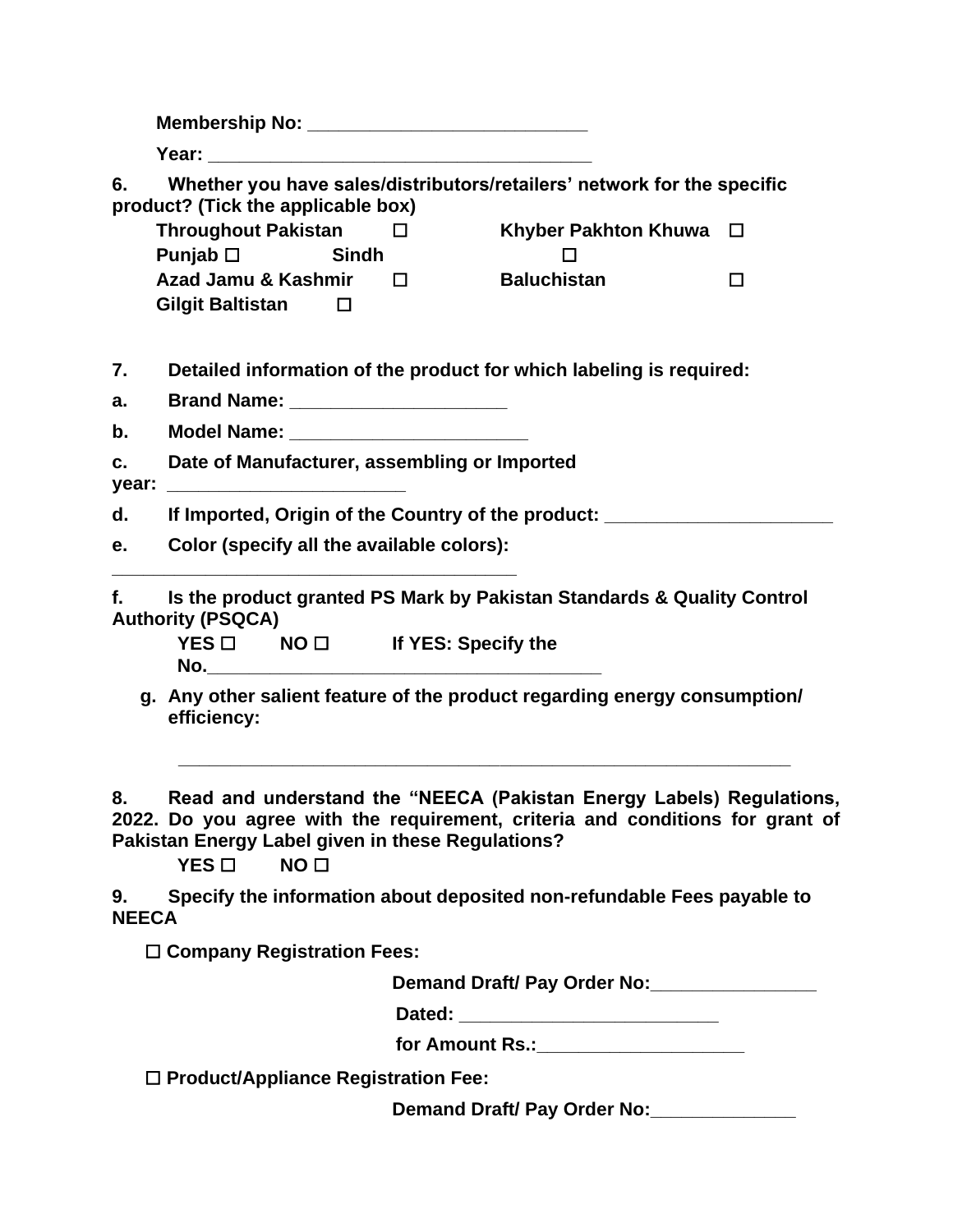**Dated: \_\_\_\_\_\_\_\_\_\_\_\_\_\_\_\_\_\_\_\_\_\_\_\_\_\_\_\_\_\_**

**for Amount Rs.: \_\_\_\_\_\_\_\_\_\_\_\_\_\_\_\_\_\_\_\_\_\_\_\_**

☐ **Model Registration Fee:**

**Demand Draft/ Pay Order No:\_\_\_\_\_\_\_\_\_\_\_\_\_**

**Dated: \_\_\_\_\_\_\_\_\_\_\_\_\_\_\_\_\_\_\_\_\_\_\_\_\_\_\_\_\_\_**

**for Amount Rs.: \_\_\_\_\_\_\_\_\_\_\_\_\_\_\_\_\_\_\_\_\_\_\_\_**

☐ **Renewal Fee:**

**Demand Draft/ Pay Order No:\_\_\_\_\_\_\_\_\_\_\_\_** 

**Dated:**  $\blacksquare$ 

**for Amount Rs.:** *letters* 

**10. Estimated production per annum of product/appliance of Model for which the application is submitted?**

- **11. The following documents should be attached with the application**
- **a. Company Brochure**
- **b. Product Brochure/catalogue**
- **c. Product Test Report issued by an Accredited Lab**
- **d. Original Demand Draft(s)/ Pay Order(s)**

**Signature:** 

**Name:**  $\blacksquare$ 

**Designation:** 

**\_\_\_\_\_\_\_\_\_\_\_\_\_\_\_\_\_\_\_\_\_\_\_\_\_\_\_\_**

**\_\_\_\_\_\_\_\_\_\_\_\_\_\_\_\_\_\_\_\_\_\_\_\_\_\_\_**

**\_\_\_\_\_\_\_\_\_\_\_\_\_\_\_\_\_\_\_\_\_\_\_\_\_\_\_\_\_\_\_\_\_\_**

**Date:** 

**(Stamp of the firm/company)**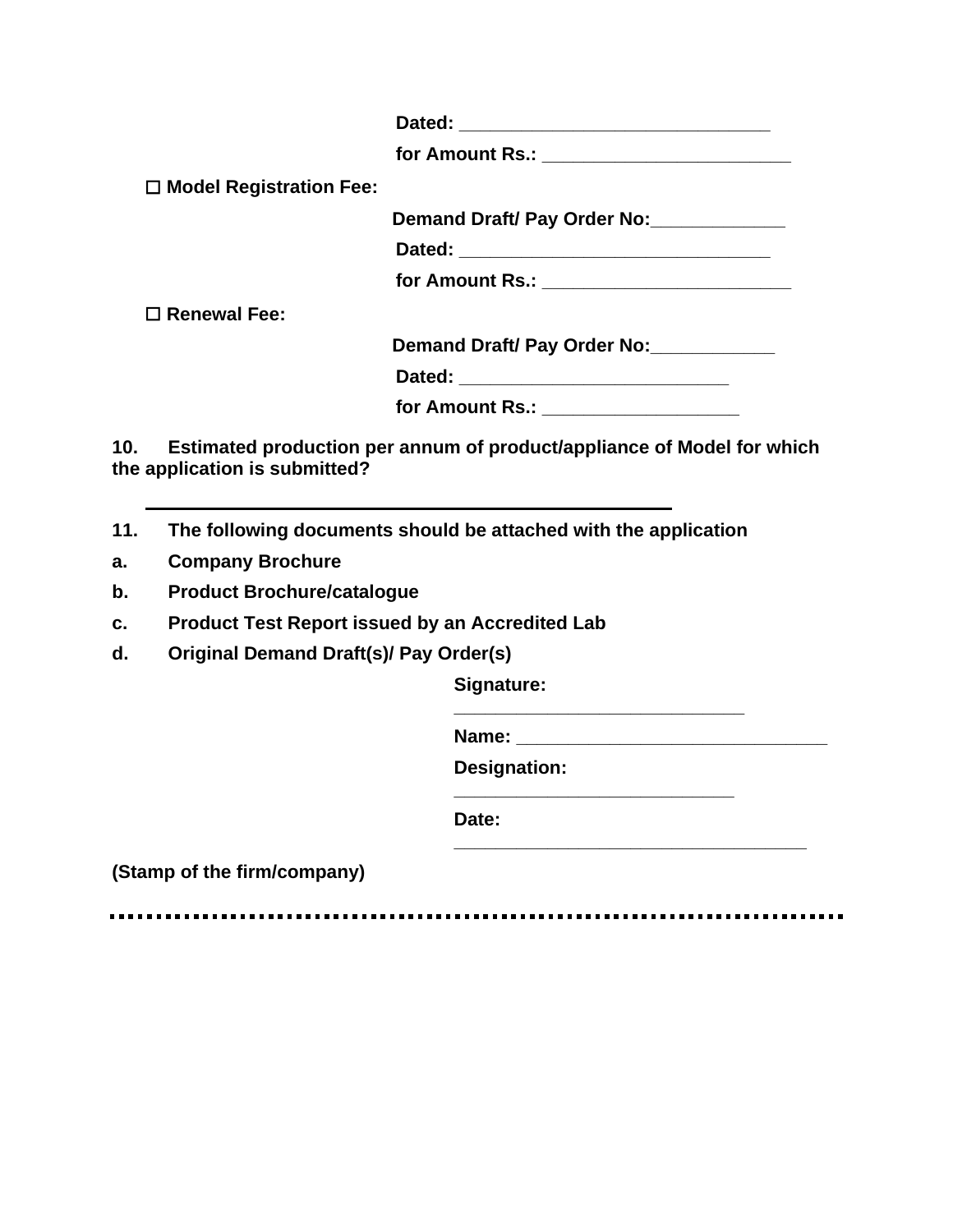## **Schedule-II**

## **FEE STRUCTURE**

| Sr.<br><b>No</b> | Fee Type                                              | Fee in<br>Pak Rs<br>for Fans. | Fee in<br>Pak Rs<br>for ACs. | Fee in Pak Rs<br>for<br>Refrigerators. | Fee in<br><b>Pak Rs</b><br>for LEDs | Fee in<br>Pak Rs<br>for<br>Motors. |
|------------------|-------------------------------------------------------|-------------------------------|------------------------------|----------------------------------------|-------------------------------------|------------------------------------|
| 1                | Company/Firm<br><b>Registration Fee</b><br>(One Time) | 250,000/-                     | 250,000/-                    | 250,000/-                              | 250,000/-                           | 250,000/-                          |
| $\mathbf{2}$     | <b>Product Registration</b><br>Fee (One Time)         | $8,000/-$                     | $30,000/-$                   | $30,000/-$                             | $8,000/-$                           | $8,000/-$                          |
| 3                | Model<br>Registration/Renewal<br>Fee (Annual)         | $8,000/-$                     | $20,000/-$                   | $20,000/-$                             | $8,000/-$                           | *As per<br>below<br>table          |
| 4                | <b>Pakistan Energy</b><br><b>Label Sticker Fee</b>    | $11/-$                        | $50/-$                       | $50/-$                                 | $0.10/-$                            | *As per<br>below<br>table.         |

| <b>Type of Motor</b>      | <b>Model Registration Fee</b> | <b>Registration No. Fee/</b><br><b>Security Sticker Fee</b> |
|---------------------------|-------------------------------|-------------------------------------------------------------|
| New 3 Phase > 5kW         | 7,000                         |                                                             |
| Second Hand 3 Phase > 5kW | 500                           |                                                             |
| New 3 Phase < 5kW         | 350                           | 20                                                          |
| Second Hand 3 Phase < 5kW | 500                           |                                                             |
| Single Phase              | 350                           | 20                                                          |

Notes:

1. The Companies / Firms manufacturing/assembling or importing products will be given the following incentives for registering themselves with the Authority:

a. Within first 03 months of promulgation of these regulations a discount of 50% on the registration fees,

b. Within first 06 months of promulgation of these regulations a discount of 25% on the registration fees, &

c. Within the first year but after passage of the first 06 months (month 07 to month 12) of promulgation of these regulations a discount of 10% on the registration fees.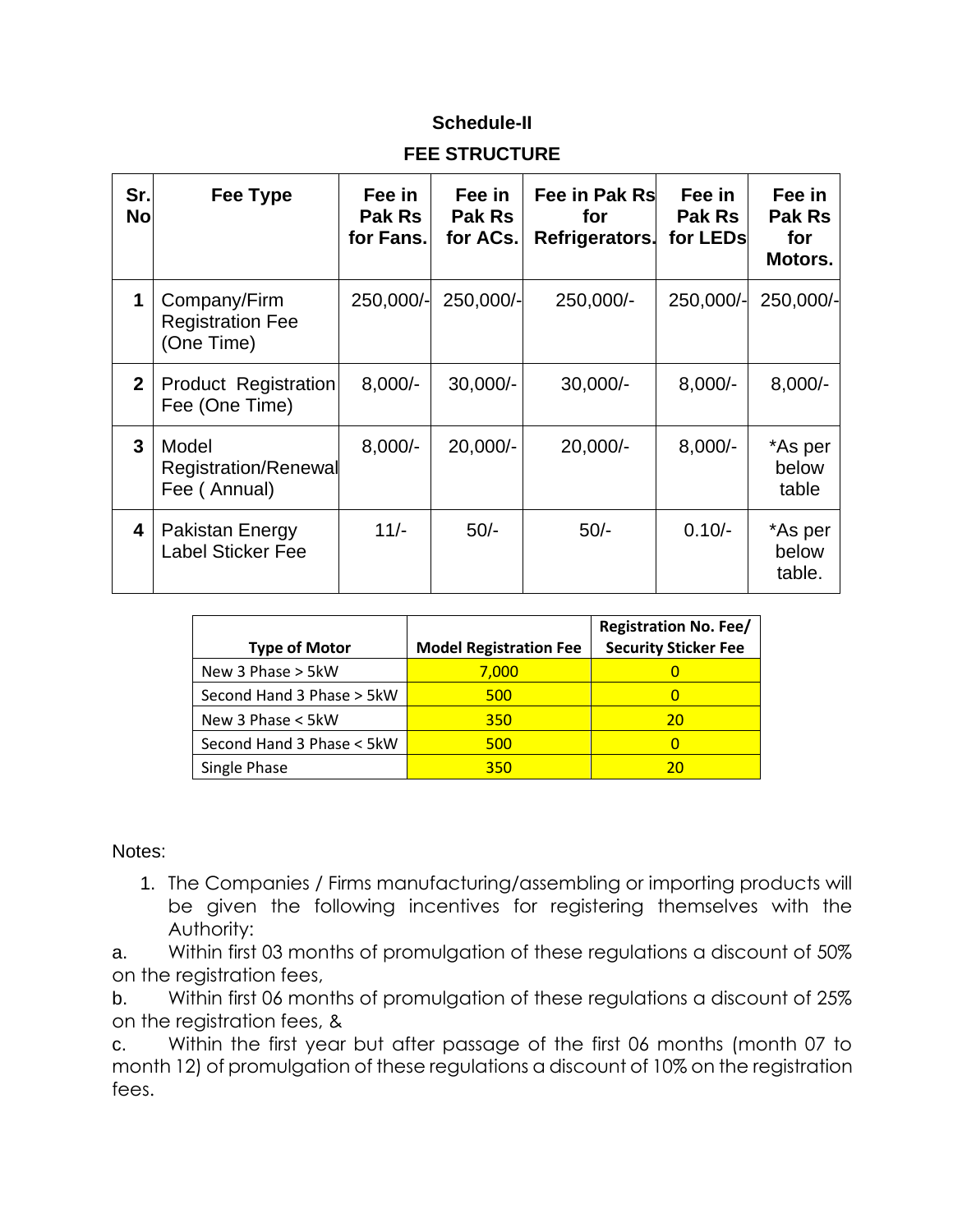2. Waiver in product family registration fees will be allowed for first six months after promulgation of these regulations.

3. Normal fees will be applicable on product family registration after the passage of first year of promulgation of these regulations.

4. The manufacturers/assemblers or importers should provide the technical details of a particular model which could be the base model and then provide details of all models of same type, rating, etc., clearly mentioning the constructional and any other difference against the base model provided the energy performance parameters remains the same.

5. The first registration of each respective product shall be for a period of three years.

## **SCHEDULE-III**

## **Definitions, Scope and Exclusion of Motors**

"New motor' means a motor that has not been used in an application other than when under test or for demonstration prior to sale;

"Second hand motor" means any motor that is not a new motor;

"Squirrel cage motor" means an electric motor with no brushes, commutators, slip rings or electrical connections to the rotor;

"Brake motor" means motor with an integrated brake which forms an integral part of the inner motor construction and can neither be removed nor supplied by a separate power source during the testing of the motor efficiency;

"Assigned IE efficiency" means and efficiency class (IE-code) that may be assigned to certain secondhand motors without a requirement for additional testing prior to sale;

"Exclusions" means the type of motors not covered under the regulations and specified in Schedule III;

"IE" means the efficiency classes (IE-code) of AC motors, as defined in IEC 60034-30-1;

"Minimum efficiency" means the lowest efficiency a motor must achieve at either 75% or 100% rated load, at 100% rated voltage, without tolerances;

"Pole" means the total number of magnetic north and south poles produced by the rotating magnetic field of the motor. The number of poles determines the base speed of the motor;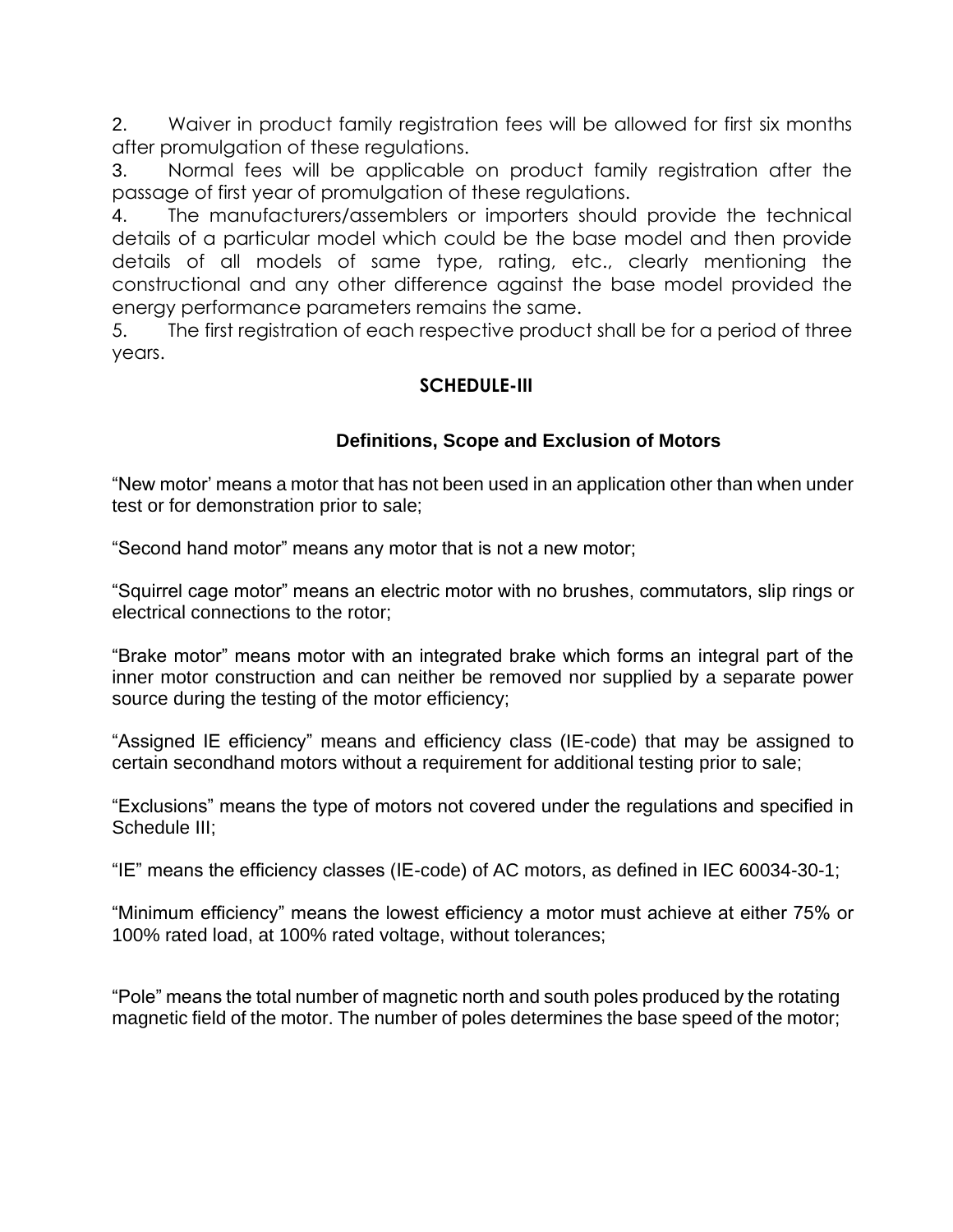"Continuous duty operation" means the capability of an electric motor with an integrated cooling system to operate at nominal load without interruption below its rated maximum temperature rise;

# **Scope:**

The regulation applies to the import and offer for sale of three-phase squirrel cage induction motors designed to operate at 50 Hz or 60 Hz, with:

a. a rated output power greater than or equal to 0.12 kW and less than or equal to 1,000 kW; and

- b. a rated voltage of up to 1000 volts alternating current; and
- c. 2, 4, 6 or 8 poles; and
- d. a continuous duty rating.

The regulation also applies to the import and offer for sale of single-phase squirrel cage induction motors of all types designed to operate at 50 Hz or 60 Hz with a rated output power greater than or equal to 0.12 kilowatts.

# **Exclusions:**

The following motors are excluded from the regulation:

a. Motors specified to operate wholly immersed in a liquid;

b. Motors that cannot operate as a motor if separated from the driven unit, even if a temporary end shield or a drive-end bearing is fitted;

c. Motors specified to operate exclusively:

i.at altitudes exceeding 4,000 metres above sea-level;

ii.where ambient air temperatures exceed 60°C;

iii.in maximum operating temperature above 400°C;

iv. where ambient air temperatures are less than  $-$  30 °C for any motor or less than 0 °C for a motor with water cooling;

- v.where the water coolant temperature at the inlet to a product is less than 0°C or exceeding 32°C;
- vi.Motors intended for use in explosive atmospheres and certified as "Ex eb" increased safety motors, as defined in IEC EN 60079-7:2015 (other explosion-protected motors certified as "Ex ec", "Ex tb" or "Ex tc" are however included in the scope of this regulation)
	- d. Brake motors;

e. Motors that can run at two or more discrete speeds by using switchgear to reconfigure the connection of the motor's winding or windings to the supply (multi-speed motors). Motors that run at different speeds by means of variable voltage or variable frequency controllers are not excluded;

f. A high slip motor designed primarily to provide torque, often at or near 100 per cent slip (torque motor).